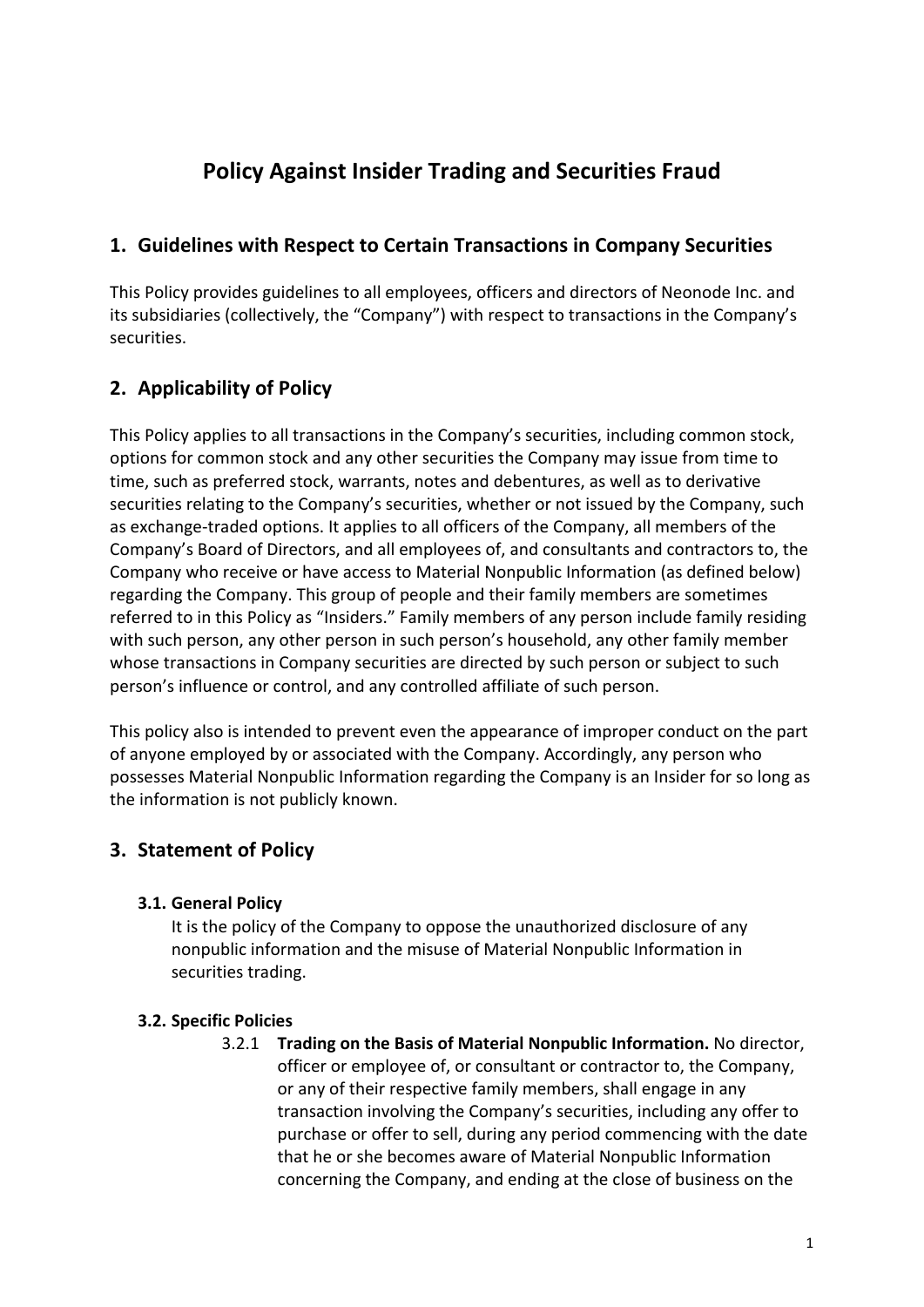first Trading Day following the date of public disclosure of that information, or at such time as such nonpublic information is no longer material unless the transaction is completed pursuant to a written pre-determined trading program that (a) meets the requirements of Rule 10b5-1 of the Securities and Exchange Act of 1934, as amended; (b) is adopted and/or amended only during the trading window (defined below) and when he or she did not possess Material Nonpublic Information or was not otherwise restricted from trading; and (c) is promptly filed upon initiation and/or amendment with the Company's General Counsel (herein after "Rule 10b5-1 Transactions"). It is the current policy of the Company, unless otherwise approved in advance by the Company's General Counsel, that Rule 10b5-1 Transactions not occur during the first month of each fiscal quarter.

As used herein, the term "Trading Day" shall mean a day on which the Nasdaq Stock Market (NASDAQ) is open for trading.

- 3.2.2 **Tipping.** No Insider shall disclose ("tip") Material Nonpublic Information to any other person (including family members) where such information may be used by such person to his or her profit by trading or in recommending or advising others to trade in the securities of companies to which such information relates, nor shall such Insider or other person make recommendations or express opinions on the basis of Material Nonpublic Information as to trading in the Company's securities.
- 3.2.3 **Confidentiality of Nonpublic Information.** Nonpublic information relating to the Company is the property of the Company and the unauthorized disclosure of such information is forbidden. Employees should not discuss internal Company matters or developments with anyone outside the Company, except as required in the performance of their regular employment duties, nor should Company matters be discussed in public or quasi-public areas where conversations may be overheard. This prohibition also applies to inquiries about the Company, which may be made by the financial press, investment analysts or others in the financial community. It is important that all such communications on behalf of the Company be made only through designated authorized individuals as set forth in the Company's Investor Communications Policy. If employees receive inquiries of this nature they should decline comments and refer the inquirer directly to the Company designated individuals responsible for such inquiries.
- 3.2.4 **Certain Exceptions.** The exercise of stock options for cash under the Company's equity incentive plan and the purchase of any shares under the Company's employee stock purchase plan are exempt from this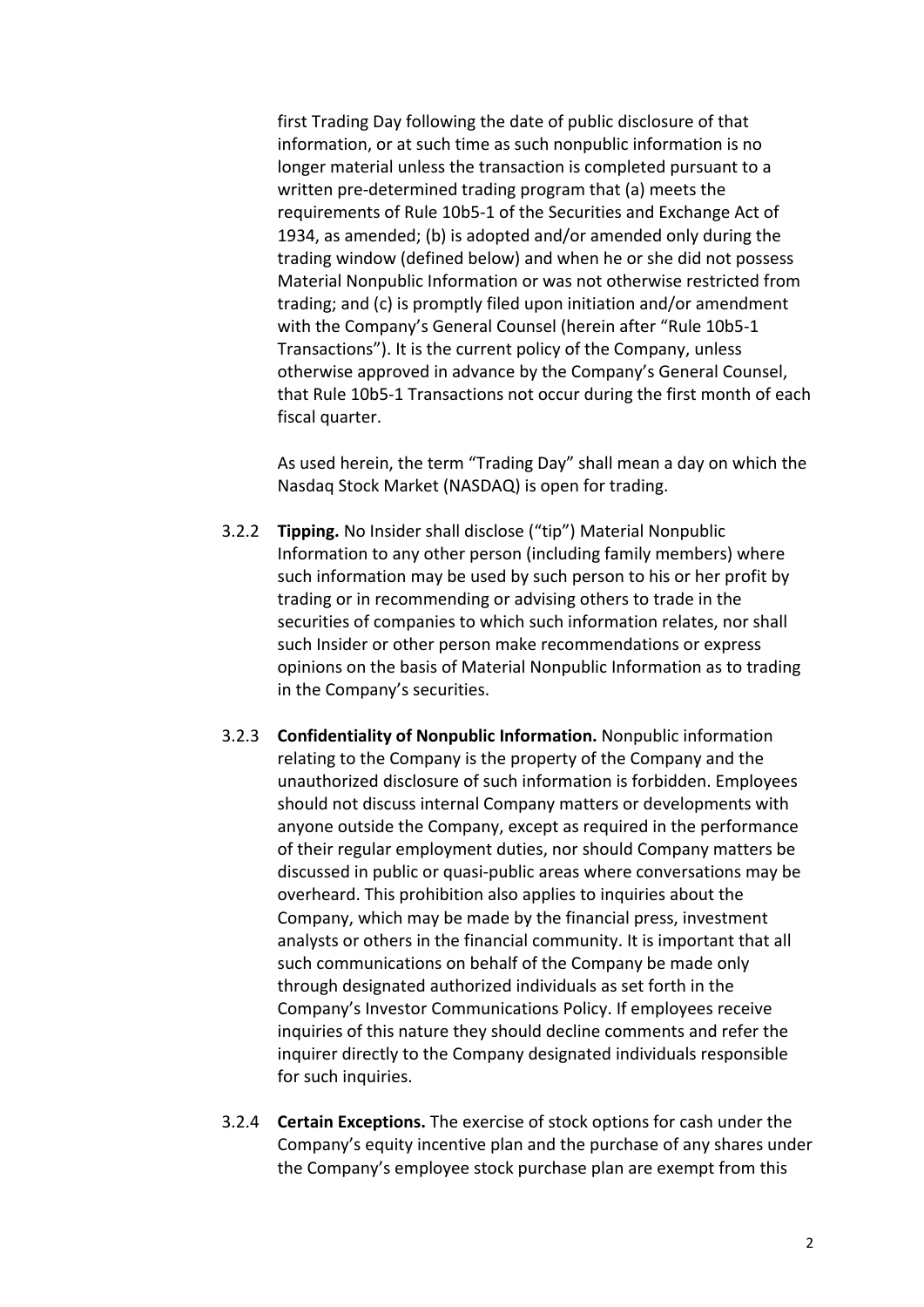Policy, since the other party to the transaction is the Company itself and the price does not vary with the market but is fixed by the terms of the option agreement or plan. The Policy does apply, however, to any sale of stock acquired by exercising any such option or pursuant to the stock purchase plan, including, any such sale as part of a brokerassisted cashless exercise of an option, or any other market sale for the purpose of generating the cash needed to pay the exercise price of an option. The mandatory automatic sale of the Company's common stock by an officer or employee of, or consultant or contractor to, the Company, or other Rule 10b5-1 Transactions, to cover taxes due as a result of the vesting of restricted stock units (hereinafter "Automatic Sales") shall be exempt from this Policy.

3.2.5 **Mandatory Pre-notification Procedure.** Directors and executive officers have additional restrictions and reporting requirements imposed on them by United States federal law. In connection with these requirements, the Company has implemented a mandatory prenotification procedure. No director or executive officer, together with their family members, may engage in any transaction involving the Company's securities (including a stock plan transaction such as an option exercise, a gift, a loan or pledge or hedge, a contribution to a trust, or any other transfer) without first notifying the Company at least two days in advance of the proposed transaction. This notification should be made by e-mail or in writing to the Company's General Counsel Reed Smith LLP, Wendy Grasso.

In addition, any trading in Company securities by directors and executive officers, together with their family members, must be reported to the SEC within a two-day period after the trade in accordance with the Sarbanes-Oxley Act of 2002. In addition to the pre-notification procedures set forth above, all directors and executive officers are responsible for reporting to the Company's CFO the details of all trades involving the Company's securities the same day of effecting the trade (the trade date, not the settlement date) so that the necessary report can be filed with the SEC within the required federal deadline. These reports are personal responsibilities of the reporting individuals and are not obligations of the Company; however, if authorized by a particular director or executive officer, the Company will assist with making the necessary filings on behalf of such individual as long as the necessary information is provided within the required timeframe as set forth above.

## **4. Potential Criminal and Civil Liability and/or Disciplinary Action**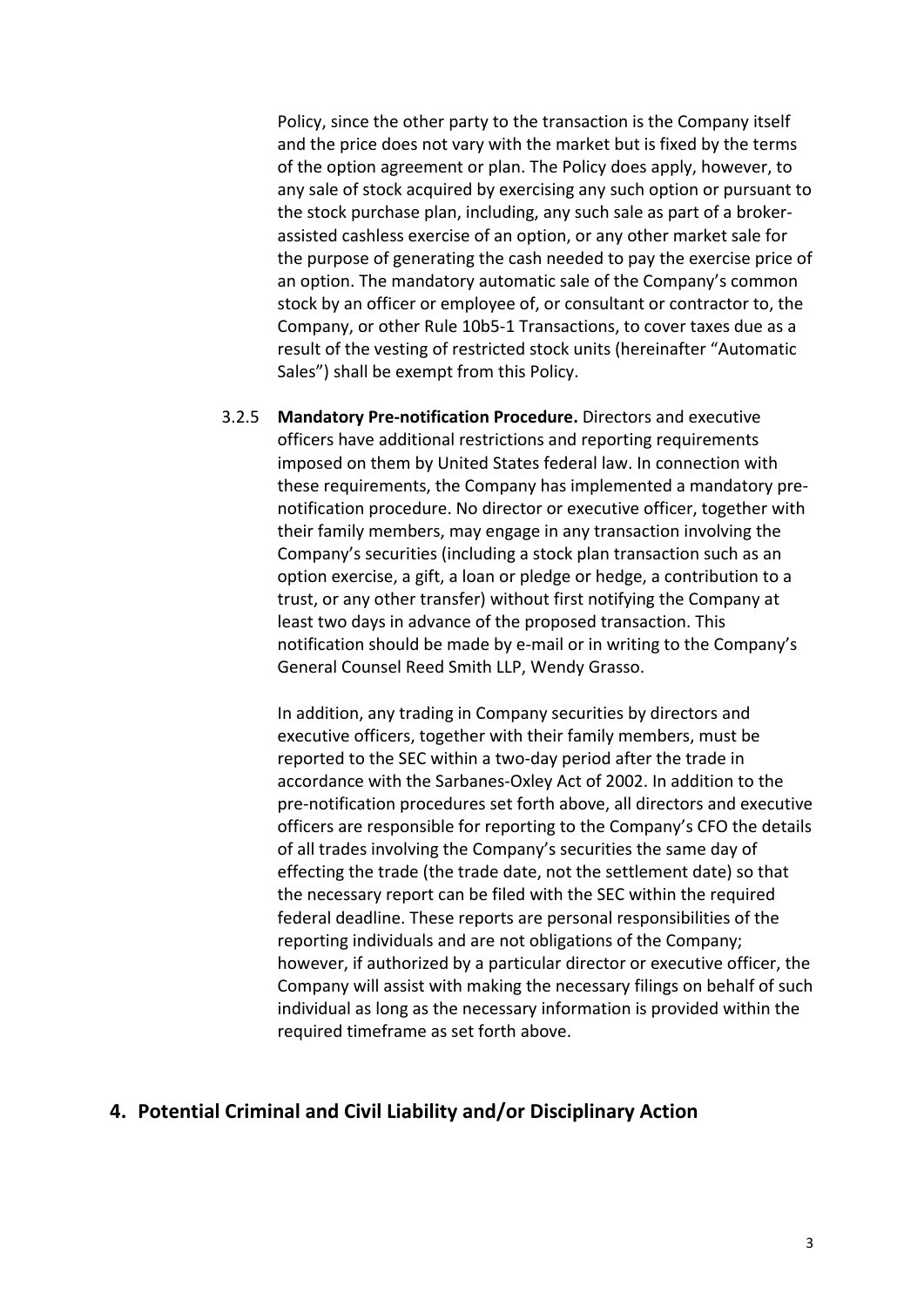#### **4.1. Liability for Insider Trading.**

Company personnel who enter into transactions in on inside information are subject under United States Federal law to: a civil penalty of up to three times the profit gained or loss avoided; a criminal fine of up to \$5,000,000 (no matter how small the profit); and a jail term of up to twenty years. Additionally, supervisory personnel, if they fail to take appropriate steps to prevent illegal insider trading, are subject to a civil penalty of up to \$1,000,000 or, if greater, three times the profit gained or loss avoided as a result of the employee's violation.

#### **4.2. Liability for Tipping.**

Insiders may also be liable for improper transactions by any person (commonly referred to as a "tippee") to whom they have disclosed Material Nonpublic Information regarding the Company or to whom they have made recommendations or expressed opinions on the basis of such information as to trading in the Company's securities. Large penalties have been imposed upon persons who have disclosed such information to others, even when the disclosing person did not profit from the trading. The Securities and Exchange Commission, the stock exchanges and the Financial Industry Regulatory Authority (FINRA) use sophisticated surveillance techniques to uncover insider trading.

#### **4.3. Possible Disciplinary Actions.**

Employees of the Company who violate this Policy shall also be subject to disciplinary action by the Company, which may include ineligibility for future participation in the Company's equity incentive plans or termination of employment. Consultants and contractors who violate this Policy may have their relationship with the Company terminated.

## **5. Guidelines**

#### **5.1. Trading Window for Officers, Directors and Certain Designated Employees.**

The period beginning after the 15th day of the last month of a fiscal quarter and ending one Trading Day following the date of public disclosure of the financial results for that quarter, is a particularly sensitive period of time for transactions in the Company's securities from the perspective of compliance with applicable securities laws. This sensitivity is due to the fact that officers, directors and certain other employees will, during that period, often possess Material Nonpublic Information about the expected financial results for the quarter. Accordingly, to ensure compliance with this Policy and applicable United States federal and state securities laws, all directors, officers and employees of, or consultants or contractors to, the Company having access to the Company's internal financial statements or other Material Nonpublic Information and their family members shall refrain from conducting transactions, except for Automatic Sales and other Rule 10b5-1 Transactions, unless otherwise approved in advance by the Company's General Counsel, involving the purchase or sale of the Company's securities other than during the period commencing at the close of business on the first Trading Day following the date of public disclosure of the financial results for a particular fiscal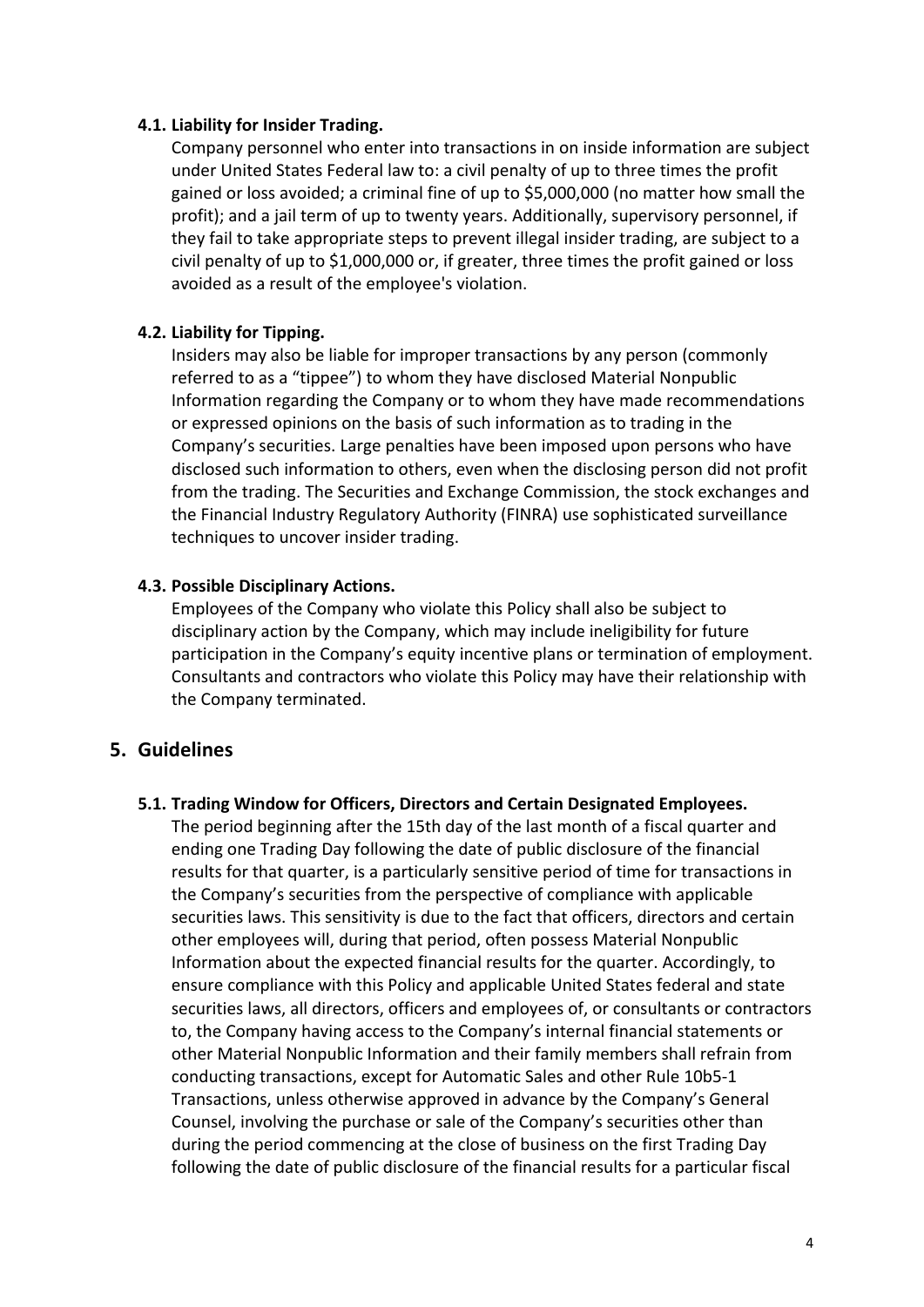quarter or year and continuing until the end of the 15th day of the last month of the fiscal quarter (or, if such day is not a Trading Day, the end of the last Trading Day preceding such day) (the "trading window"). The purpose behind the "trading window" guideline is to help establish a diligent effort to avoid any improper transaction (or even the appearance of an improper transaction). From time to time, the Company may also recommend that directors, officers, selected employees and others suspend trading, except for Automatic Sales and other Rule 10b5-1 Transactions, because of developments known to the Company and not yet disclosed to the public. In such event, such persons are advised not to engage in any transaction, except for Automatic Sales and other Rule 10b5-1 Transactions, involving the purchase or sale of the Company's securities during such period and should not disclose to others the fact of such suspension of trading.

In addition, the Company shall have the right to impose special black-out periods during which designated persons shall refrain from conducting transactions involving the purchase or sale of the Company's securities, even though the trading window would otherwise be open.

It should be noted, however, that even during the trading window, any person possessing Material Nonpublic Information concerning the Company should not engage in any transactions, except for Automatic Sales and other Rule 10b5-1 Transactions, in the Company's securities until such information has been known publicly for at least one Trading Day, whether or not the Company has recommended a suspension of trading to that person. Trading in the Company's securities during the trading window should not be considered to be within a "safe harbor," and all directors, officers and other persons should use good judgment at all times.

#### **5.2. Preclearance of Trades by Officers, Directors and Certain Employees.**

The Company has determined that all officers, directors and certain employees designated by the Company for preclearance, together with their family members, should refrain from entering into any transactions in the Company's securities, except for Automatic Sales and other Rule 10b5-1 Transactions, even during the trading window, without first complying with the Company's "preclearance" process. Each officer, director and designated employee should contact the Company's General Counsel prior to commencing any trade in the Company's securities. The Company may find it necessary, from time to time, to require compliance with the preclearance process from certain additional employees, consultants and contractors.

#### **5.3. Individual Responsibility.**

Every officer, director, employee, consultant and contractor has the individual responsibility to comply with this Policy against insider trading, regardless of whether the Company has a mandatory trading window for that Insider or any other Insiders of the Company. The guidelines set forth in this Policy are guidelines only, and appropriate judgment should be exercised in connection with any trade in the Company's securities. An Insider may, from time to time, have to forego a proposed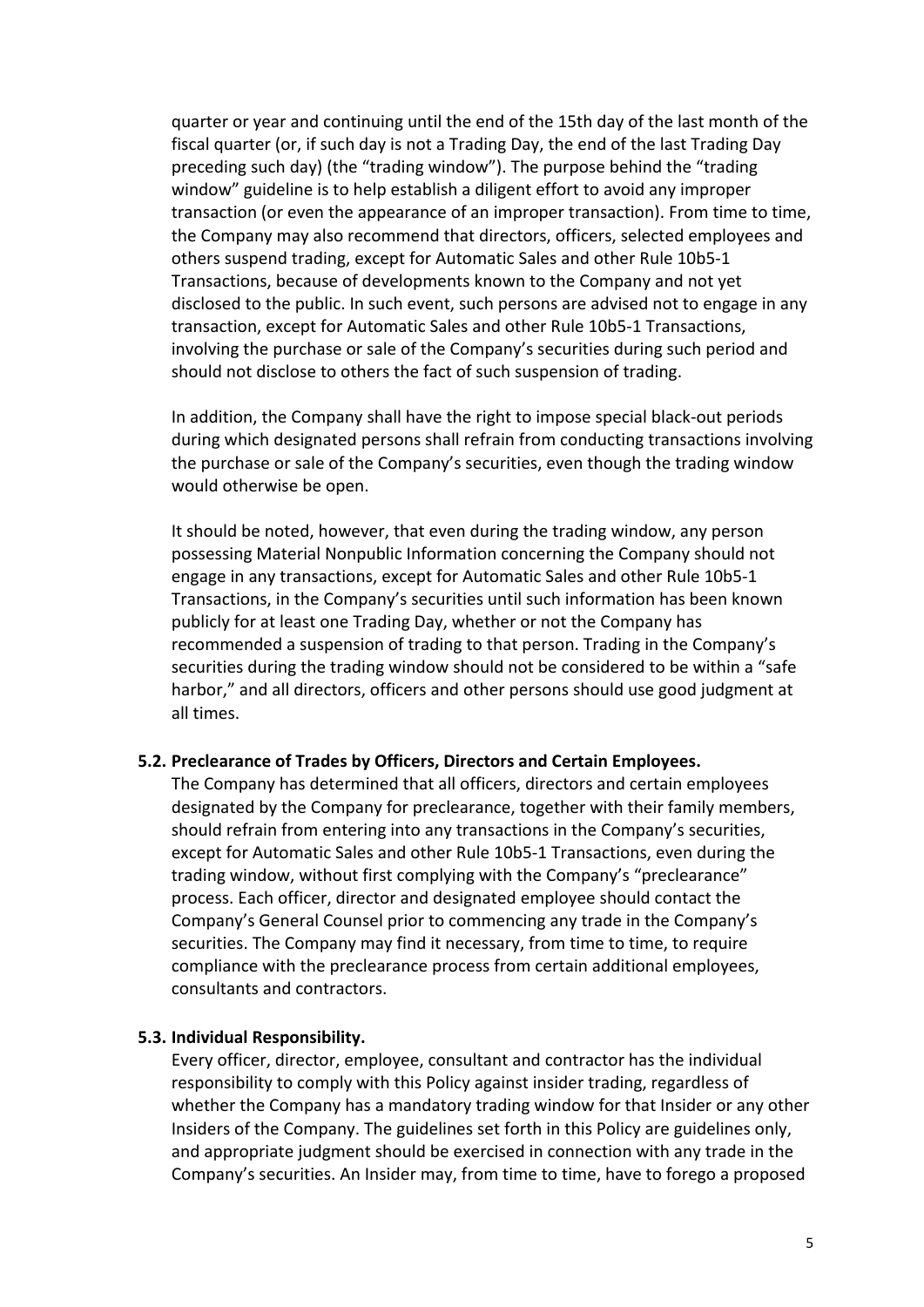transaction, except for Automatic Sales and other Rule 10b5-1 Transactions, in the Company's securities even if he or she planned to make the transaction before learning of the Material Nonpublic Information and even though the Insider believes he or she may suffer an economic loss or forego anticipated profit by waiting.

# **6. Applicability of Policy to Inside Information Regarding Other Companies**

This Policy and the guidelines described herein also apply to Material Nonpublic Information (i) relating to other companies, including the Company's customers, vendors or suppliers ("business partners"), or (ii) relating to the Company if there is a reasonable likelihood that it would be considered important to an investor in making an investment decision to purchase, sell or hold stock of other companies, including business partners, in each case when that information is obtained in the course of employment with, or other services performed on behalf of, the Company. Civil and criminal penalties, and termination of employment, may result from trading on inside information regarding the Company's business partners. All employees should treat Material Nonpublic Information about the Company's business partners with the same care required with respect to information related directly to the Company.

# **7. Definition of Material Nonpublic Information**

It is not possible to define all categories of material information. However, information should be regarded as material if there is a reasonable likelihood that it would be considered important to an investor in making an investment decision to purchase, sell or hold the Company's securities. Insiders should assume that any information, positive or negative, is material if it might affect the Company's stock price or otherwise be of significance to an investor in determining whether to purchase, sell or hold the Company's stock.

While it may be difficult under this standard to determine whether particular information is material, there are various categories of information that are particularly sensitive and, as a general rule, should always be considered material. Examples of such information may include:

- Financial results
- Projections of future earnings or losses or changes in such projections
- Actual changes in earnings
- Results of product development
- News of a pending or proposed merger, acquisition, joint venture or tender offer
- News of the disposition of a subsidiary or of material assets
- Impending bankruptcy or financial liquidity problems
- Gain or loss of a substantial customer or supplier
- Changes in dividend policy
- New product announcements of a significant nature
- Significant product defects or modifications
- Significant increases or decreases in customers
- Significant changes in net and gross adds in customers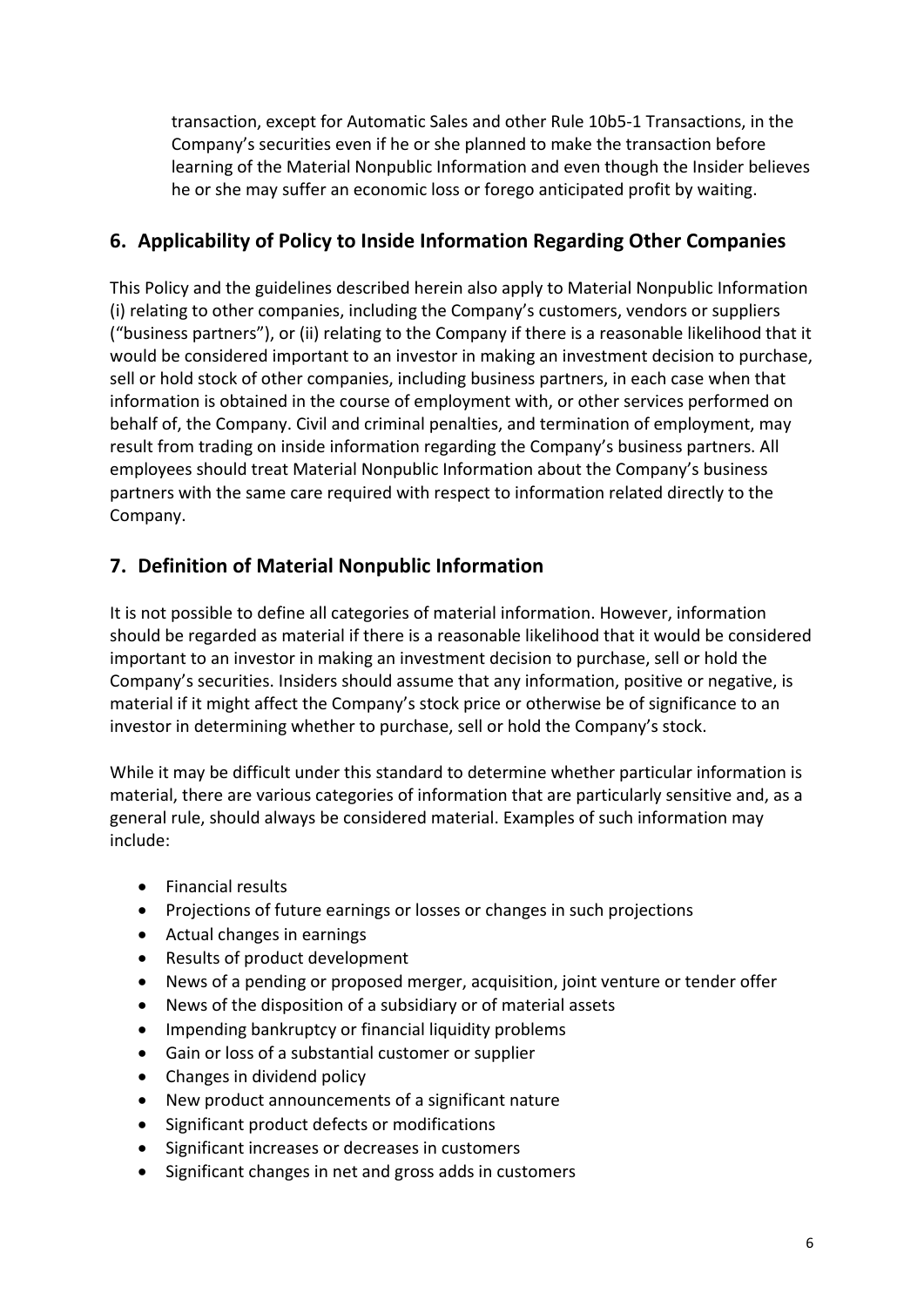- Significant pricing changes
- Stock splits
- Calls, redemptions, or purchases of the company's securities by the Company
- New equity or debt offerings
- Significant litigation exposure due to actual or threatened litigation
- Changes in senior management or other major personnel changes.
- Nonpublic information is Information that has not been previously disclosed to the general public and is otherwise not available to the general public.

## **8. Additional Prohibited Transactions**

The Company considers it improper and inappropriate for any employee, officer or director of the Company to engage in short-term or speculative transactions in the Company's securities. It therefore is the Company's policy that directors, officers and other employees, and their family members, may not engage in any of the following transactions:

## **8.1. Short Sales.**

Short sales of the Company's securities evidence an expectation on the part of the seller that the securities will decline in value, and may signal to the market that the seller has no confidence in the Company or its short-term prospects. In addition, short sales may reduce the seller's incentive to improve the Company's performance. For these reasons, short sales of the Company's securities are prohibited by this Policy. In addition, Section 16(c) of the Exchange Act prohibits officers and directors from engaging in short sales.

### **8.2. Publicly Traded Options.**

A transaction in options is, in effect, a bet on the short-term movement of the Company's stock and therefore creates the appearance that the director or employee is trading based on Material Nonpublic Information. Transactions in options also may focus the director's or employee's attention on short-term performance at the expense of the Company's long-term objectives. Accordingly, transactions in puts, calls or other derivative securities, on an exchange or in any other organized market, are prohibited by this Policy.

### **8.3. Hedging Transactions.**

Certain forms of hedging or monetization transactions, such as zero-cost collars and forward sale contracts, allow an employee to lock in much of the value of his or her stock holdings, often in exchange for all or part of the potential for upside appreciation in the stock. These transactions allow the director, officer or employee to continue to own the covered securities, but without the full risks and rewards of ownership. When that occurs, the director, officer or employee may no longer have the same objectives as the Company's other shareholders. Therefore, the all employees, officers and directors of the Company are prohibited from engaging in such transactions.